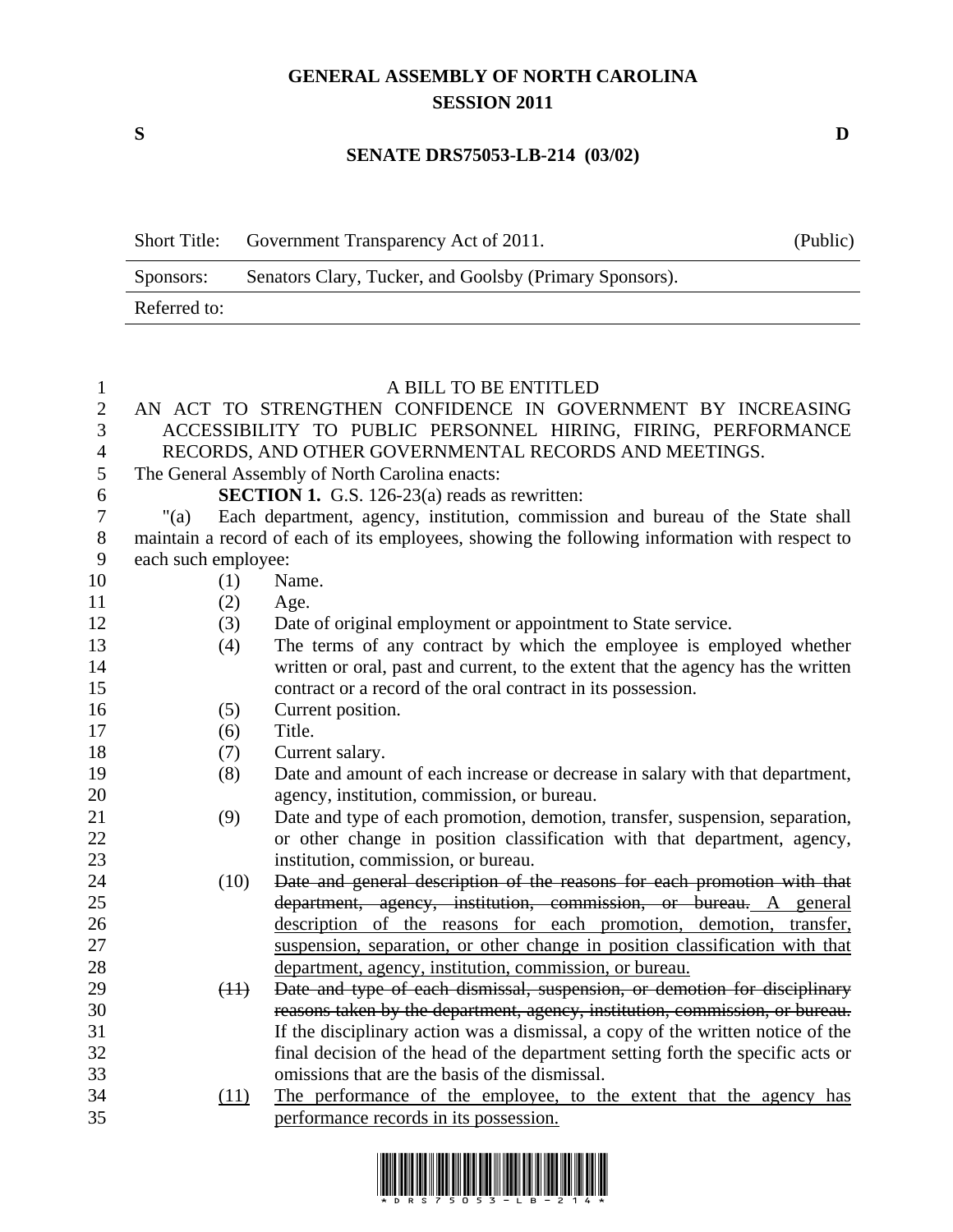|         |      | <b>General Assembly of North Carolina</b>                                            | <b>Session 2011</b> |
|---------|------|--------------------------------------------------------------------------------------|---------------------|
|         | (12) | The office or station to which the employee is currently assigned."                  |                     |
|         |      | <b>SECTION 2.</b> G.S. 115C-320(a) reads as rewritten:                               |                     |
| " $(a)$ |      | Each local board of education shall maintain a record of each of its employees,      |                     |
|         |      | showing the following information with respect to each employee:                     |                     |
|         | (1)  | Name.                                                                                |                     |
|         | (2)  | Age.                                                                                 |                     |
|         | (3)  | Date of original employment or appointment.                                          |                     |
|         | (4)  | The terms of any contract by which the employee is employed whether                  |                     |
|         |      | written or oral, past and current, to the extent that the board has the written      |                     |
|         |      | contract or a record of the oral contract in its possession.                         |                     |
|         | (5)  | Current position.                                                                    |                     |
|         | (6)  | Title.                                                                               |                     |
|         | (7)  | Current salary.                                                                      |                     |
|         | (8)  | Date and amount of each increase or decrease in salary with that local board         |                     |
|         |      | of education.                                                                        |                     |
|         | (9)  | Date and type of each promotion, demotion, transfer, suspension, separation,         |                     |
|         |      | or other change in position classification with that local board of education.       |                     |
|         | (10) | Date and general description of the reasons for each promotion with that             |                     |
|         |      | local board of education. A general description of the reasons for each              |                     |
|         |      | promotion, demotion, transfer, suspension, separation, or other change in            |                     |
|         |      | position classification with that local board of education.                          |                     |
|         | (11) | Date and type of each dismissal, suspension, or demotion for disciplinary            |                     |
|         |      | reasons taken by the local board of education. If the disciplinary action was a      |                     |
|         |      | dismissal, a copy of the written notice of the final decision of the local board     |                     |
|         |      | of education setting forth the specific acts or omissions that are the basis of      |                     |
|         |      | the dismissal.                                                                       |                     |
|         | (11) | The performance of the employee, to the extent that the local board of               |                     |
|         |      | education has performance records in its possession.                                 |                     |
|         | (12) | The office or station to which the employee is currently assigned."                  |                     |
|         |      | <b>SECTION 3.</b> G.S. 115D-28(a) reads as rewritten:                                |                     |
| " $(a)$ |      | Each board of trustees shall maintain a record of each of its employees, showing the |                     |
|         |      | following information with respect to each employee:                                 |                     |
|         | (1)  | Name.                                                                                |                     |
|         | (2)  | Age.                                                                                 |                     |
|         | (3)  | Date of original employment or appointment.                                          |                     |
|         | (4)  | The terms of any contract by which the employee is employed whether                  |                     |
|         |      | written or oral, past and current, to the extent that the board has the written      |                     |
|         |      | contract or a record of the oral contract in its possession.                         |                     |
|         | (5)  | Current position.                                                                    |                     |
|         | (6)  | Title.                                                                               |                     |
|         | (7)  | Current salary.                                                                      |                     |
|         | (8)  | Date and amount of each increase or decrease in salary with that community           |                     |
|         |      | college.                                                                             |                     |
|         | (9)  | Date and type of each promotion, demotion, transfer, suspension, separation,         |                     |
|         |      | or other change in position classification with that community college.              |                     |
|         | (10) | Date and general description of the reasons for each promotion with that             |                     |
|         |      | community college. A general description of the reasons for each promotion,          |                     |
|         |      | demotion, transfer, suspension, separation, or other change in position              |                     |
|         |      | classification with that community college.                                          |                     |
|         | (11) | Date and type of each dismissal, suspension, or demotion for disciplinary            |                     |
|         |      |                                                                                      |                     |
|         |      | reasons taken by the community college. If the disciplinary action was a             |                     |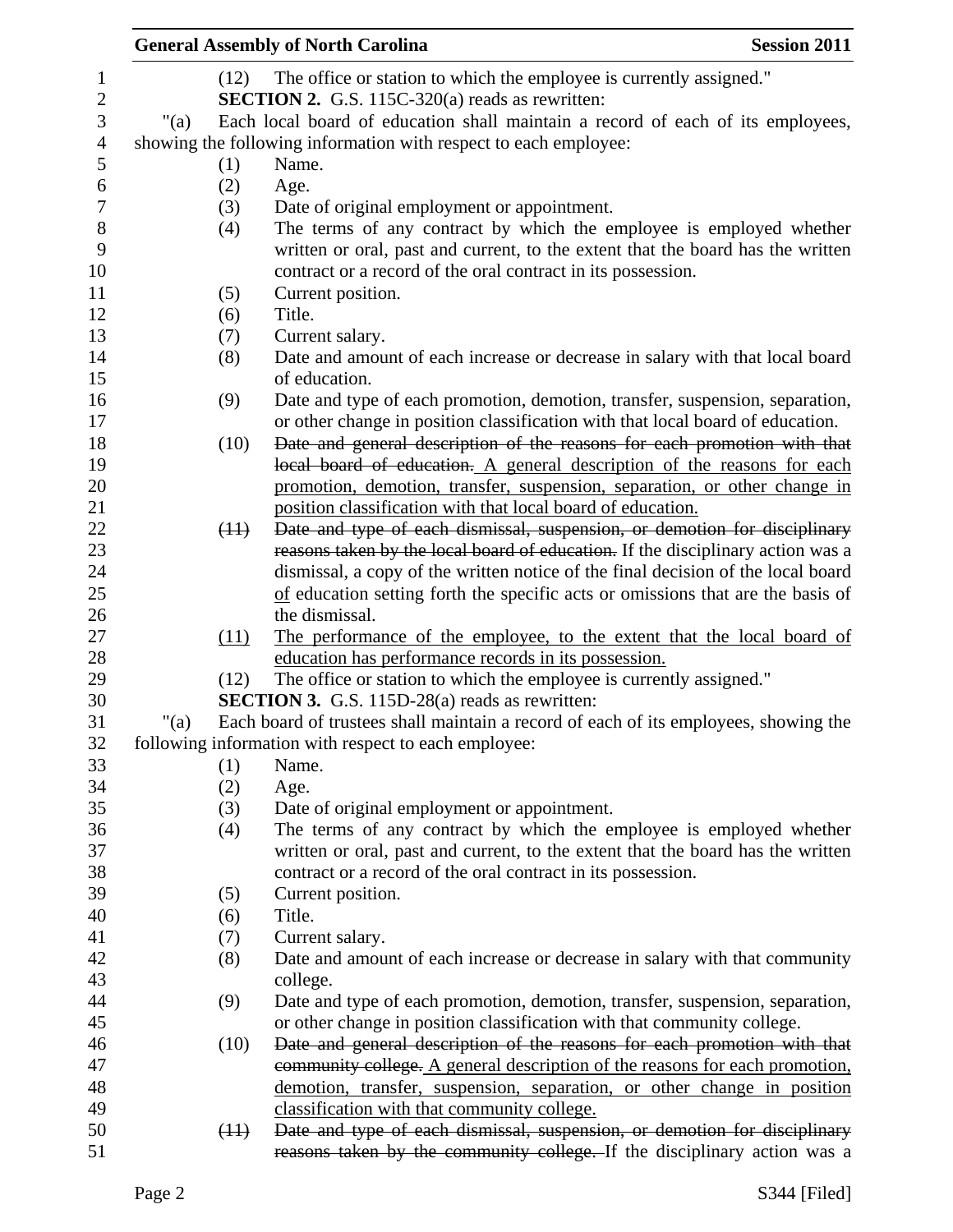|                |      | <b>General Assembly of North Carolina</b>                                                                                                                                                                               | <b>Session 2011</b> |
|----------------|------|-------------------------------------------------------------------------------------------------------------------------------------------------------------------------------------------------------------------------|---------------------|
|                |      | dismissal, a copy of the written notice of the final decision of the board of<br>trustees setting forth the specific acts or omissions that are the basis of the                                                        |                     |
|                | (11) | dismissal.<br>The performance of the employee, to the extent that the community college                                                                                                                                 |                     |
|                |      | has performance records in its possession.                                                                                                                                                                              |                     |
|                | (12) | The office or station to which the employee is currently assigned."<br><b>SECTION 4.</b> G.S. 122C-158(b) reads as rewritten:                                                                                           |                     |
| " $(b)$        |      | The following information with respect to each employee is a matter of public                                                                                                                                           |                     |
| record:        |      |                                                                                                                                                                                                                         |                     |
|                | (1)  | Name.                                                                                                                                                                                                                   |                     |
|                | (2)  | Age.                                                                                                                                                                                                                    |                     |
|                | (3)  | Date of original employment or appointment to the area authority.                                                                                                                                                       |                     |
|                | (4)  | The terms of any contract by which the employee is employed whether<br>written or oral, past and current, to the extent that the agency has the written<br>contract or a record of the oral contract in its possession. |                     |
|                | (5)  | Current position.                                                                                                                                                                                                       |                     |
|                | (6)  | Title.                                                                                                                                                                                                                  |                     |
|                | (7)  | Current salary.                                                                                                                                                                                                         |                     |
|                | (8)  | Date and amount of each increase or decrease in salary with that area<br>authority.                                                                                                                                     |                     |
|                | (9)  | Date and type of each promotion, demotion, transfer, suspension, separation,<br>or other change in position classification with that area authority.                                                                    |                     |
|                | (10) | Date and general description of the reasons for each promotion with that area                                                                                                                                           |                     |
|                |      | authority. A general description of the reasons for each promotion,                                                                                                                                                     |                     |
|                |      | demotion, transfer, suspension, separation, or other change in position                                                                                                                                                 |                     |
|                |      | classification with that area authority.                                                                                                                                                                                |                     |
|                | (11) | Date and type of each dismissal, suspension, or demotion for disciplinary                                                                                                                                               |                     |
|                |      | reasons taken by the area authority. If the disciplinary action was a<br>dismissal, a copy of the written notice of the final decision of the area                                                                      |                     |
|                |      | authority setting forth the specific acts or omissions that are the basis of the<br>dismissal.                                                                                                                          |                     |
|                | (11) | The performance of the employee, to the extent that the area authority has<br>performance records in its possession.                                                                                                    |                     |
|                | (12) | The office to which the employee is currently assigned."                                                                                                                                                                |                     |
|                |      | <b>SECTION 5.</b> G.S. 153A-98(b) reads as rewritten:                                                                                                                                                                   |                     |
| " $(b)$        |      | The following information with respect to each county employee is a matter of                                                                                                                                           |                     |
| public record: |      |                                                                                                                                                                                                                         |                     |
|                | (1)  | Name.                                                                                                                                                                                                                   |                     |
|                | (2)  | Age.                                                                                                                                                                                                                    |                     |
|                | (3)  | Date of original employment or appointment to the county service.                                                                                                                                                       |                     |
|                | (4)  | The terms of any contract by which the employee is employed whether                                                                                                                                                     |                     |
|                |      | written or oral, past and current, to the extent that the county has the written                                                                                                                                        |                     |
|                |      | contract or a record of the oral contract in its possession.                                                                                                                                                            |                     |
|                | (5)  | Current position.                                                                                                                                                                                                       |                     |
|                | (6)  | Title.                                                                                                                                                                                                                  |                     |
|                | (7)  | Current salary.                                                                                                                                                                                                         |                     |
|                | (8)  | Date and amount of each increase or decrease in salary with that county.                                                                                                                                                |                     |
|                | (9)  | Date and type of each promotion, demotion, transfer, suspension, separation                                                                                                                                             |                     |
|                |      | or other change in position classification with that county.                                                                                                                                                            |                     |
|                | (10) | Date and general description of the reasons for each promotion with that                                                                                                                                                |                     |
|                |      | eounty. A general description of the reasons for each promotion, demotion,                                                                                                                                              |                     |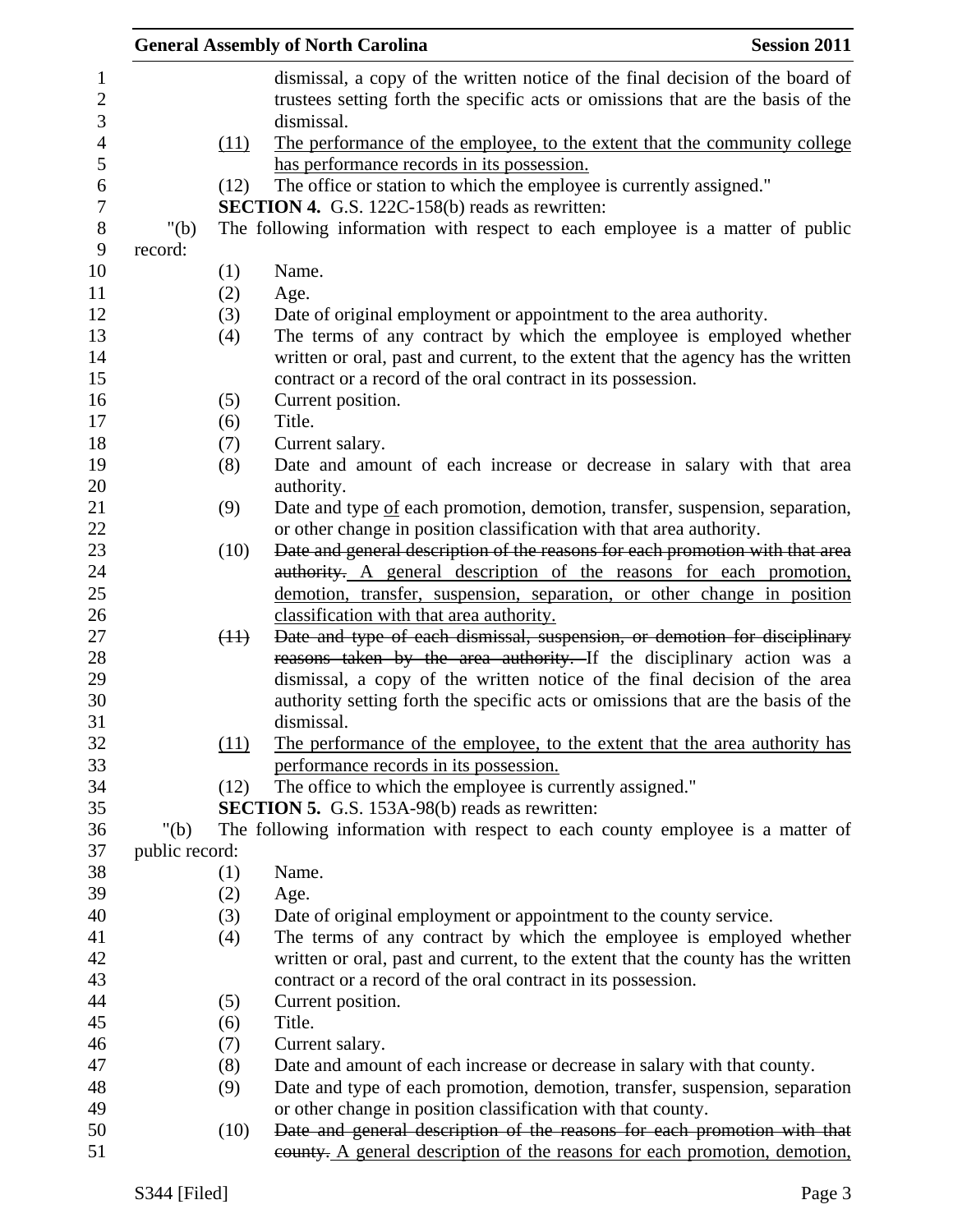| " $(b)$<br>record:<br>(1)<br>(2)<br>(3)<br>(4)<br>(5) | transfer, suspension, separation, or other change in position classification<br>with that county.<br>Date and type of each dismissal, suspension, or demotion for disciplinary<br>(11)<br>reasons taken by the county. If the disciplinary action was a dismissal, a<br>copy of the written notice of the final decision of the county setting forth the<br>specific acts or omissions that are the basis of the dismissal.<br>The performance of the employee, to the extent that the county has<br>(11)<br>performance records in its possession.<br>The office to which the employee is currently assigned."<br>(12)<br><b>SECTION 6.</b> G.S. 160A-168(b) reads as rewritten:<br>The following information with respect to each city employee is a matter of public<br>Name.<br>Age.<br>Date of original employment or appointment to the service.<br>The terms of any contract by which the employee is employed whether<br>written or oral, past and current, to the extent that the city has the written<br>contract or a record of the oral contract in its possession. |
|-------------------------------------------------------|---------------------------------------------------------------------------------------------------------------------------------------------------------------------------------------------------------------------------------------------------------------------------------------------------------------------------------------------------------------------------------------------------------------------------------------------------------------------------------------------------------------------------------------------------------------------------------------------------------------------------------------------------------------------------------------------------------------------------------------------------------------------------------------------------------------------------------------------------------------------------------------------------------------------------------------------------------------------------------------------------------------------------------------------------------------------------------|
|                                                       |                                                                                                                                                                                                                                                                                                                                                                                                                                                                                                                                                                                                                                                                                                                                                                                                                                                                                                                                                                                                                                                                                 |
|                                                       |                                                                                                                                                                                                                                                                                                                                                                                                                                                                                                                                                                                                                                                                                                                                                                                                                                                                                                                                                                                                                                                                                 |
|                                                       |                                                                                                                                                                                                                                                                                                                                                                                                                                                                                                                                                                                                                                                                                                                                                                                                                                                                                                                                                                                                                                                                                 |
|                                                       |                                                                                                                                                                                                                                                                                                                                                                                                                                                                                                                                                                                                                                                                                                                                                                                                                                                                                                                                                                                                                                                                                 |
|                                                       |                                                                                                                                                                                                                                                                                                                                                                                                                                                                                                                                                                                                                                                                                                                                                                                                                                                                                                                                                                                                                                                                                 |
|                                                       |                                                                                                                                                                                                                                                                                                                                                                                                                                                                                                                                                                                                                                                                                                                                                                                                                                                                                                                                                                                                                                                                                 |
|                                                       |                                                                                                                                                                                                                                                                                                                                                                                                                                                                                                                                                                                                                                                                                                                                                                                                                                                                                                                                                                                                                                                                                 |
|                                                       |                                                                                                                                                                                                                                                                                                                                                                                                                                                                                                                                                                                                                                                                                                                                                                                                                                                                                                                                                                                                                                                                                 |
|                                                       |                                                                                                                                                                                                                                                                                                                                                                                                                                                                                                                                                                                                                                                                                                                                                                                                                                                                                                                                                                                                                                                                                 |
|                                                       |                                                                                                                                                                                                                                                                                                                                                                                                                                                                                                                                                                                                                                                                                                                                                                                                                                                                                                                                                                                                                                                                                 |
|                                                       |                                                                                                                                                                                                                                                                                                                                                                                                                                                                                                                                                                                                                                                                                                                                                                                                                                                                                                                                                                                                                                                                                 |
|                                                       |                                                                                                                                                                                                                                                                                                                                                                                                                                                                                                                                                                                                                                                                                                                                                                                                                                                                                                                                                                                                                                                                                 |
|                                                       |                                                                                                                                                                                                                                                                                                                                                                                                                                                                                                                                                                                                                                                                                                                                                                                                                                                                                                                                                                                                                                                                                 |
|                                                       |                                                                                                                                                                                                                                                                                                                                                                                                                                                                                                                                                                                                                                                                                                                                                                                                                                                                                                                                                                                                                                                                                 |
|                                                       |                                                                                                                                                                                                                                                                                                                                                                                                                                                                                                                                                                                                                                                                                                                                                                                                                                                                                                                                                                                                                                                                                 |
|                                                       |                                                                                                                                                                                                                                                                                                                                                                                                                                                                                                                                                                                                                                                                                                                                                                                                                                                                                                                                                                                                                                                                                 |
|                                                       |                                                                                                                                                                                                                                                                                                                                                                                                                                                                                                                                                                                                                                                                                                                                                                                                                                                                                                                                                                                                                                                                                 |
|                                                       |                                                                                                                                                                                                                                                                                                                                                                                                                                                                                                                                                                                                                                                                                                                                                                                                                                                                                                                                                                                                                                                                                 |
|                                                       | Current position.                                                                                                                                                                                                                                                                                                                                                                                                                                                                                                                                                                                                                                                                                                                                                                                                                                                                                                                                                                                                                                                               |
| (6)                                                   | Title.                                                                                                                                                                                                                                                                                                                                                                                                                                                                                                                                                                                                                                                                                                                                                                                                                                                                                                                                                                                                                                                                          |
| (7)                                                   | Current salary.                                                                                                                                                                                                                                                                                                                                                                                                                                                                                                                                                                                                                                                                                                                                                                                                                                                                                                                                                                                                                                                                 |
| (8)                                                   | Date and amount of each increase or decrease in salary with that                                                                                                                                                                                                                                                                                                                                                                                                                                                                                                                                                                                                                                                                                                                                                                                                                                                                                                                                                                                                                |
| (9)                                                   | municipality.<br>Date and type of each promotion, demotion, transfer, suspension, separation,                                                                                                                                                                                                                                                                                                                                                                                                                                                                                                                                                                                                                                                                                                                                                                                                                                                                                                                                                                                   |
|                                                       | or other change in position classification with that municipality.                                                                                                                                                                                                                                                                                                                                                                                                                                                                                                                                                                                                                                                                                                                                                                                                                                                                                                                                                                                                              |
|                                                       | Date and general description of the reasons for each promotion with that<br>(10)                                                                                                                                                                                                                                                                                                                                                                                                                                                                                                                                                                                                                                                                                                                                                                                                                                                                                                                                                                                                |
|                                                       | municipality. A general description of the reasons for each promotion,                                                                                                                                                                                                                                                                                                                                                                                                                                                                                                                                                                                                                                                                                                                                                                                                                                                                                                                                                                                                          |
|                                                       | demotion, transfer, suspension, separation, or other change in position                                                                                                                                                                                                                                                                                                                                                                                                                                                                                                                                                                                                                                                                                                                                                                                                                                                                                                                                                                                                         |
|                                                       | classification with that municipality.                                                                                                                                                                                                                                                                                                                                                                                                                                                                                                                                                                                                                                                                                                                                                                                                                                                                                                                                                                                                                                          |
|                                                       | Date and type of each dismissal, suspension, or demotion for disciplinary<br>(11)                                                                                                                                                                                                                                                                                                                                                                                                                                                                                                                                                                                                                                                                                                                                                                                                                                                                                                                                                                                               |
|                                                       | reasons taken by the municipality. If the disciplinary action was a dismissal,                                                                                                                                                                                                                                                                                                                                                                                                                                                                                                                                                                                                                                                                                                                                                                                                                                                                                                                                                                                                  |
|                                                       | a copy of the written notice of the final decision of the municipality setting                                                                                                                                                                                                                                                                                                                                                                                                                                                                                                                                                                                                                                                                                                                                                                                                                                                                                                                                                                                                  |
|                                                       | forth the specific acts or omissions that are the basis of the dismissal.                                                                                                                                                                                                                                                                                                                                                                                                                                                                                                                                                                                                                                                                                                                                                                                                                                                                                                                                                                                                       |
|                                                       | The performance of the employee, to the extent that the municipality has<br>(11)                                                                                                                                                                                                                                                                                                                                                                                                                                                                                                                                                                                                                                                                                                                                                                                                                                                                                                                                                                                                |
|                                                       | performance records in its possession.                                                                                                                                                                                                                                                                                                                                                                                                                                                                                                                                                                                                                                                                                                                                                                                                                                                                                                                                                                                                                                          |
|                                                       | The office to which the employee is currently assigned."<br>(12)                                                                                                                                                                                                                                                                                                                                                                                                                                                                                                                                                                                                                                                                                                                                                                                                                                                                                                                                                                                                                |
|                                                       | <b>SECTION 7.</b> G.S. 162A-6.1(b) reads as rewritten:                                                                                                                                                                                                                                                                                                                                                                                                                                                                                                                                                                                                                                                                                                                                                                                                                                                                                                                                                                                                                          |
| " $(b)$                                               | The following information with respect to each authority employee is a matter of                                                                                                                                                                                                                                                                                                                                                                                                                                                                                                                                                                                                                                                                                                                                                                                                                                                                                                                                                                                                |
| public record:                                        |                                                                                                                                                                                                                                                                                                                                                                                                                                                                                                                                                                                                                                                                                                                                                                                                                                                                                                                                                                                                                                                                                 |
| (1)                                                   | Name.                                                                                                                                                                                                                                                                                                                                                                                                                                                                                                                                                                                                                                                                                                                                                                                                                                                                                                                                                                                                                                                                           |
| (2)                                                   | Age.                                                                                                                                                                                                                                                                                                                                                                                                                                                                                                                                                                                                                                                                                                                                                                                                                                                                                                                                                                                                                                                                            |
| (3)                                                   | Date of original employment or appointment to the service.                                                                                                                                                                                                                                                                                                                                                                                                                                                                                                                                                                                                                                                                                                                                                                                                                                                                                                                                                                                                                      |
| (4)                                                   | The terms of any contract by which the employee is employed whether                                                                                                                                                                                                                                                                                                                                                                                                                                                                                                                                                                                                                                                                                                                                                                                                                                                                                                                                                                                                             |
|                                                       | written or oral, past and current, to the extent that the authority has the                                                                                                                                                                                                                                                                                                                                                                                                                                                                                                                                                                                                                                                                                                                                                                                                                                                                                                                                                                                                     |
|                                                       | written contract or a record of the oral contract in its possession.                                                                                                                                                                                                                                                                                                                                                                                                                                                                                                                                                                                                                                                                                                                                                                                                                                                                                                                                                                                                            |
| (5)                                                   | Current position.                                                                                                                                                                                                                                                                                                                                                                                                                                                                                                                                                                                                                                                                                                                                                                                                                                                                                                                                                                                                                                                               |
| (6)                                                   | Title.                                                                                                                                                                                                                                                                                                                                                                                                                                                                                                                                                                                                                                                                                                                                                                                                                                                                                                                                                                                                                                                                          |
| (7)                                                   | Current salary.                                                                                                                                                                                                                                                                                                                                                                                                                                                                                                                                                                                                                                                                                                                                                                                                                                                                                                                                                                                                                                                                 |
| (8)<br>(9)                                            | Date and amount of each increase or decrease in salary with that authority.<br>Date and type of each promotion, demotion, transfer, suspension, separation,                                                                                                                                                                                                                                                                                                                                                                                                                                                                                                                                                                                                                                                                                                                                                                                                                                                                                                                     |
|                                                       | or other change in position classification with that authority.                                                                                                                                                                                                                                                                                                                                                                                                                                                                                                                                                                                                                                                                                                                                                                                                                                                                                                                                                                                                                 |